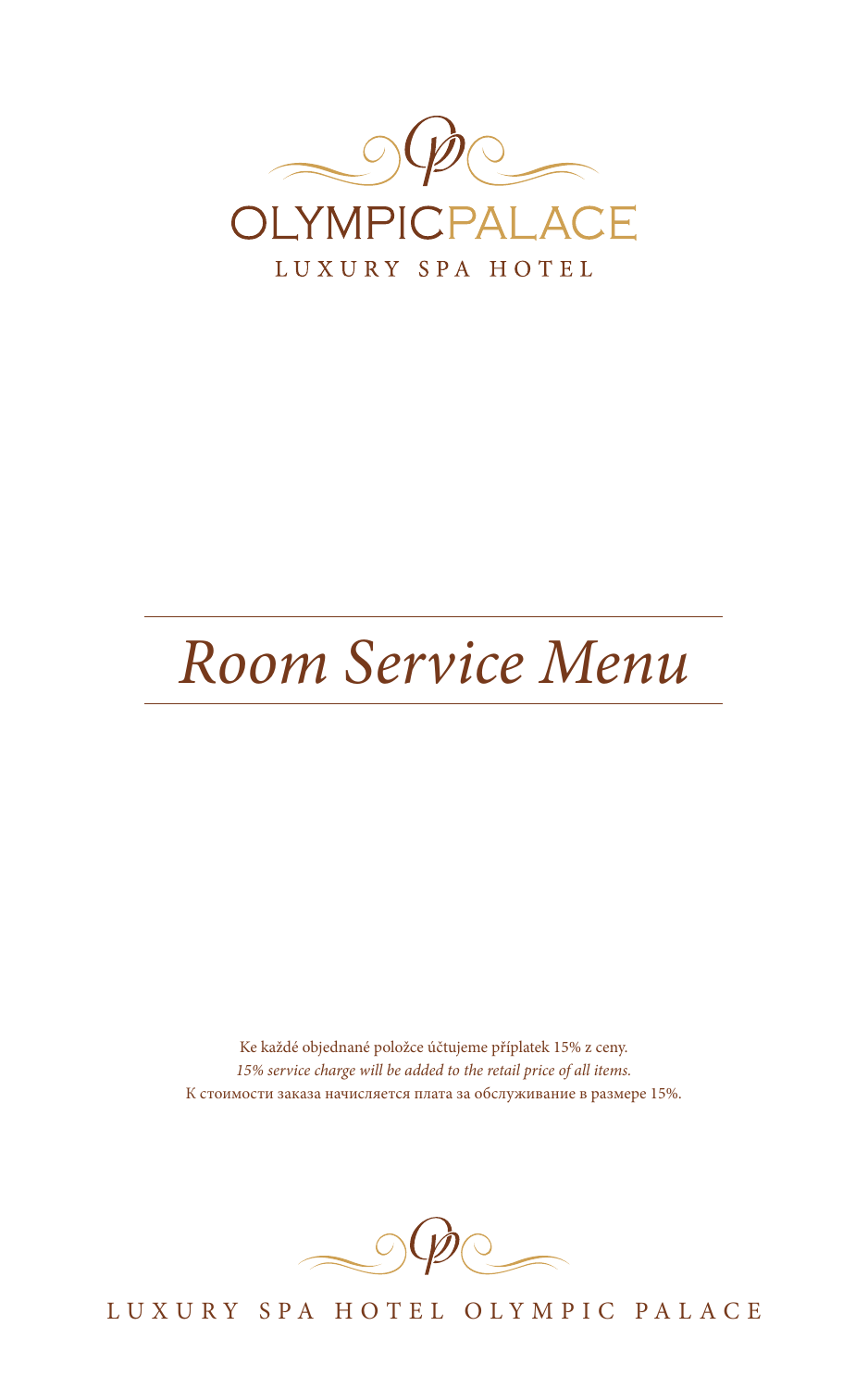# *SNÍDANĚ / BREAKFAST / ЗАВТРАК 8.00 –11.00*

| Vždy obsahuje / Always included / Всегда включено:<br>pečivo, máslo, džem, med / Bread, butter, jam, honey / хлеб, масло, джем, мёд |         |
|-------------------------------------------------------------------------------------------------------------------------------------|---------|
| <b>OLYMPIC BREAKFAST</b>                                                                                                            | 550 CZK |
| 2 vejce do skla, opečený toast, sušené hovězí maso Bresaola, ovesná kaše<br>s pečeným jablkem                                       |         |
| 2 pcs Boiled eggs in glass, roasted toast, dried meat Bresaola, oatmeal porridge<br>with baked apple                                |         |
| 2 яйца в стакане, поджаренный тост, вяленая говядина Bresaola,<br>овсяная каша с печеным яблоком                                    |         |
| <b>ENGLISH BREAKFAST</b>                                                                                                            | 550 CZK |
| Sázené vejce s proužky slaniny, fazole v tomatové omáčce, grilovaná klobáska,<br>žampiony a rajčata                                 |         |
| Fried eggs with bacon strips, beans in tomato sauce, grilled sausage,<br>Champignons and tomatoes.                                  |         |
| Яйца всмятку с жареным беконом, фасоль в томатном соусе,<br>жареная колбаска, грибы и помидоры                                      |         |
| <b>FITNESS BREAKFAST</b>                                                                                                            | 550 CZK |
| Omeleta z vaječných bílků, krutí šunka, sýr Ementál, Cottage, ovocný salát                                                          |         |
| Omelette of egg whites, turkey ham, cheese Emental, cheese Cottage, fruit salad                                                     |         |

Омлет из яичных белков, ветчина из индейки, сыр Emental, сыр Коттедж, фруктовый салат

# *Snídaňové nápoje / breakfast drinks / напитки на завтрак*

| <b>КА́VA / СОFFEE / КОФЕ</b> |
|------------------------------|
| Americano with milk          |
| <b>Espresso</b>              |
| Cappuccino                   |
| Caffe latte                  |

*KÁVA / COFFEE / КОФЕ MLÉKO / MILK / MОЛОКО* Americano with milk Teplé / *Warm* / Тëплое Espresso Studené / *Cold* / Холодное

#### Caffe latte *ČOKOLÁDA / CHOCOLATE / ШОКОЛАД*

| ČAJ / ТЕА / ЧАЙ             | DŽUS / JUICE / COK |  |
|-----------------------------|--------------------|--|
| Tea Eilles Darjeeling Royal | Orange             |  |
| Tea Eilles Green            | Tomato             |  |
| Tea Eilles Fruit            | Multitivitamin     |  |

| Fresh juice Pomeranč / Orange / Апельсиновый фреш   | 0.201 | <b>120 CZK</b> |
|-----------------------------------------------------|-------|----------------|
| Fresh juice Jablko / <i>Apple</i> / Яблочный фреш   | 0.201 | <b>120 CZK</b> |
| Fresh juice Ananasový / Pineapple / Ананасовый фреш | 0.201 | <b>120 CZK</b> |
| Šumivé víno (sekt) / Sparkling wine / Игристое вино | 0.101 | <b>100 CZK</b> |

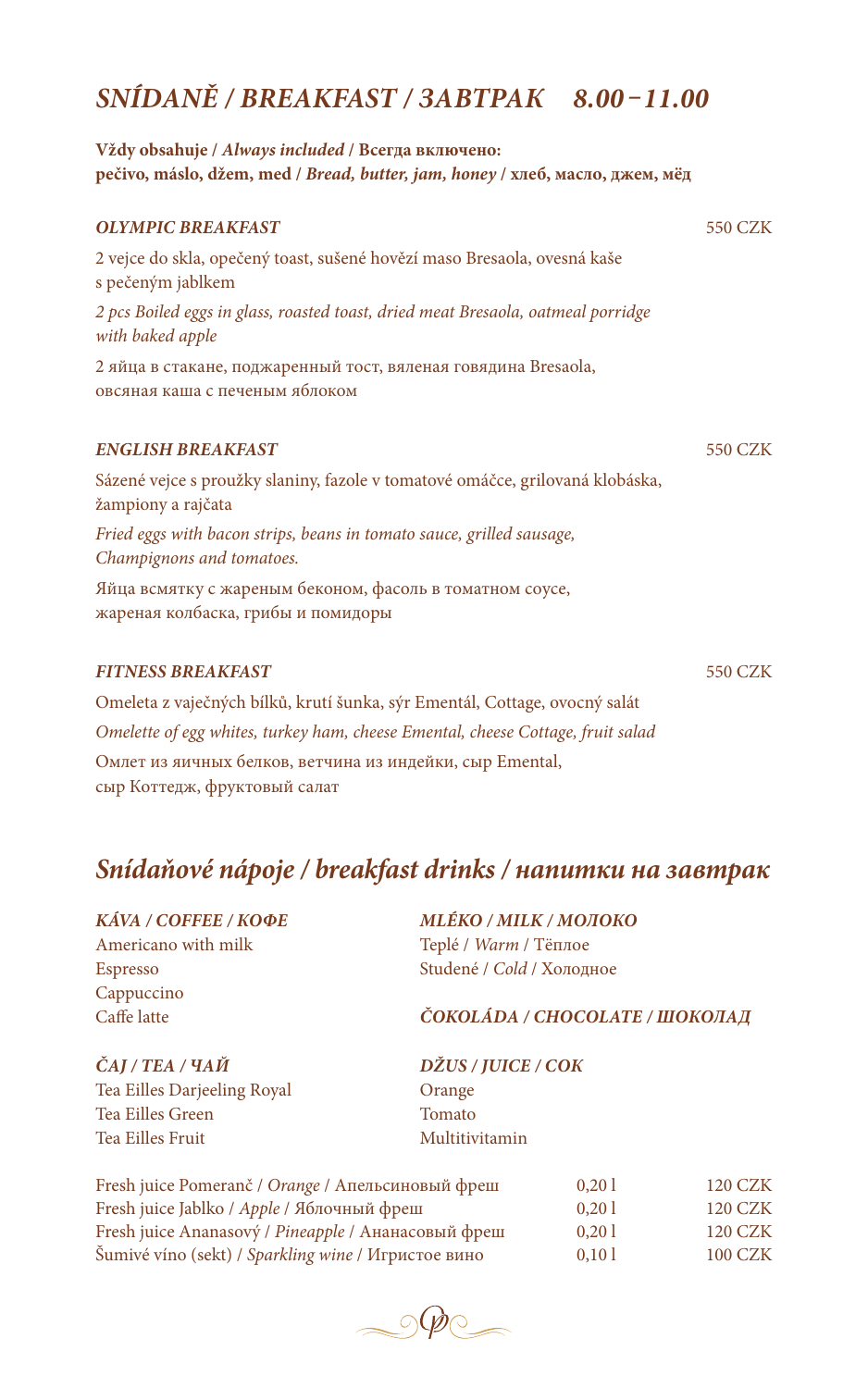## *Complete Your breakfast according to Your taste*

#### **Nejpopulárnější doplňky /** *Most popular* **/ Самое популярное:**

Müsli / *Muesli* / Мюсли Kukuřičné lupínky / *Cornflakes* / Кукурузные хлопья Přírodní jogurt / *Natural Yoghurt* / Натуральный йогурт Ovocný jogurt / *Fruit Yoghurt* / Фруктовый йогурт Tvaroh / *Quark* / Tворог Ovocný salát / *Fruit salad* / Фруктовый салат

#### *Add our specilities to Your breakfast*

| 1 ks vařené vejce / 1 pcs Boiled egg / 1 вареное яйцо                                                                                             | <b>45 CZK</b>  |
|---------------------------------------------------------------------------------------------------------------------------------------------------|----------------|
| 2 ks sázené vejce / 2 pcs Poached eggs / 2 жареных яйца                                                                                           | <b>90 CZK</b>  |
| 2 ks míchaná vajíčka s  / 2 pcs Scrambled eggs with  / Яичница из 2-х яиц с                                                                       | <b>90 CZK</b>  |
| Vaječná omeleta s  / Omelette with  / Яичный омлет с                                                                                              | <b>150 CZK</b> |
| Telecí párky - 2 ks / Veal sausages - 2 pcs / 2 телячьи сосиски                                                                                   | <b>150 CZK</b> |
| Pečená slanina / Baked strips of bacon / Запеченные кусочки бекона                                                                                | <b>150 CZK</b> |
| Ovesná kaše / Oats porridge with milk / Овсяная каша на молоке                                                                                    | <b>120 CZK</b> |
| Krupicová kaše / Semolina porridge / Манная каша                                                                                                  | <b>120 CZK</b> |
| Šunka, sýr / Ham and Cheese plate / Ветчина и сыр                                                                                                 | <b>220 CZK</b> |
| Sýr Cottage / Cheese Cottage / Сыр Коттедж                                                                                                        | <b>90 CZK</b>  |
| Sladké pečivo – 1 ks / Croissant – 1 pc / 1 круассан                                                                                              | 40 CZK         |
| Pečená šunka s vejcem / Roasted ham with egg / Жареная ветчина из свинины с яйцом 160 СZK                                                         |                |
| Vejce Benedikt - 2 ks / Egg Benedict - 2 pcs / 2 яйца Бенедикт                                                                                    | <b>160 CZK</b> |
| 2 vejce do skla, přepuštěné máslo, pažitka / 2 pcs of Boiled eggs in glass,<br>butter and chives / 2 яйц в стакане, сливочное масло и зеленый лук | <b>120 CZK</b> |
| Uzený losos s toastem a koprovou remuládou / Smoked salmon with toast<br>and dill remoulade / Копчёный лосось с тостом и укропной ремуладой       | <b>190 CZK</b> |

# *NÁPOJE / DRINKS / HАПИТКИ 12.00 –21.00*

| <b>SOFT DRINKS</b>                                  |       |                |
|-----------------------------------------------------|-------|----------------|
| Mattoni sparkling                                   | 0.331 | <b>70 CZK</b>  |
| Mattoni sparkling                                   | 0,751 | <b>100 CZK</b> |
| Aquila still                                        | 0.331 | <b>70 CZK</b>  |
| Aquila still                                        | 0,751 | <b>100 CZK</b> |
| Coca-Cola                                           | 0.331 | <b>70 CZK</b>  |
| Fanta, Sprite                                       | 0.331 | <b>70 CZK</b>  |
| Kinley Tonic water, Ginger ale                      | 0.251 | <b>70 CZK</b>  |
| Selection of Pfanner juices                         | 0,201 | <b>70 CZK</b>  |
| Selection of fresh squeezed juice                   | 0.201 | <b>120 CZK</b> |
| Red Bull                                            | 0.251 | <b>90 CZK</b>  |
| <b>CHAMPAGNE &amp; SPARKLING WINE</b>               |       |                |
| Moët Chandon Imperial brut                          | 0.21  | <b>800 CZK</b> |
| Moët Chandon Imperial brut                          | 0,751 | 2700 CZK       |
| Familia Sekt, Brut, Méthode Traditionnelle, Grmolec | 0,751 | 1190 CZK       |

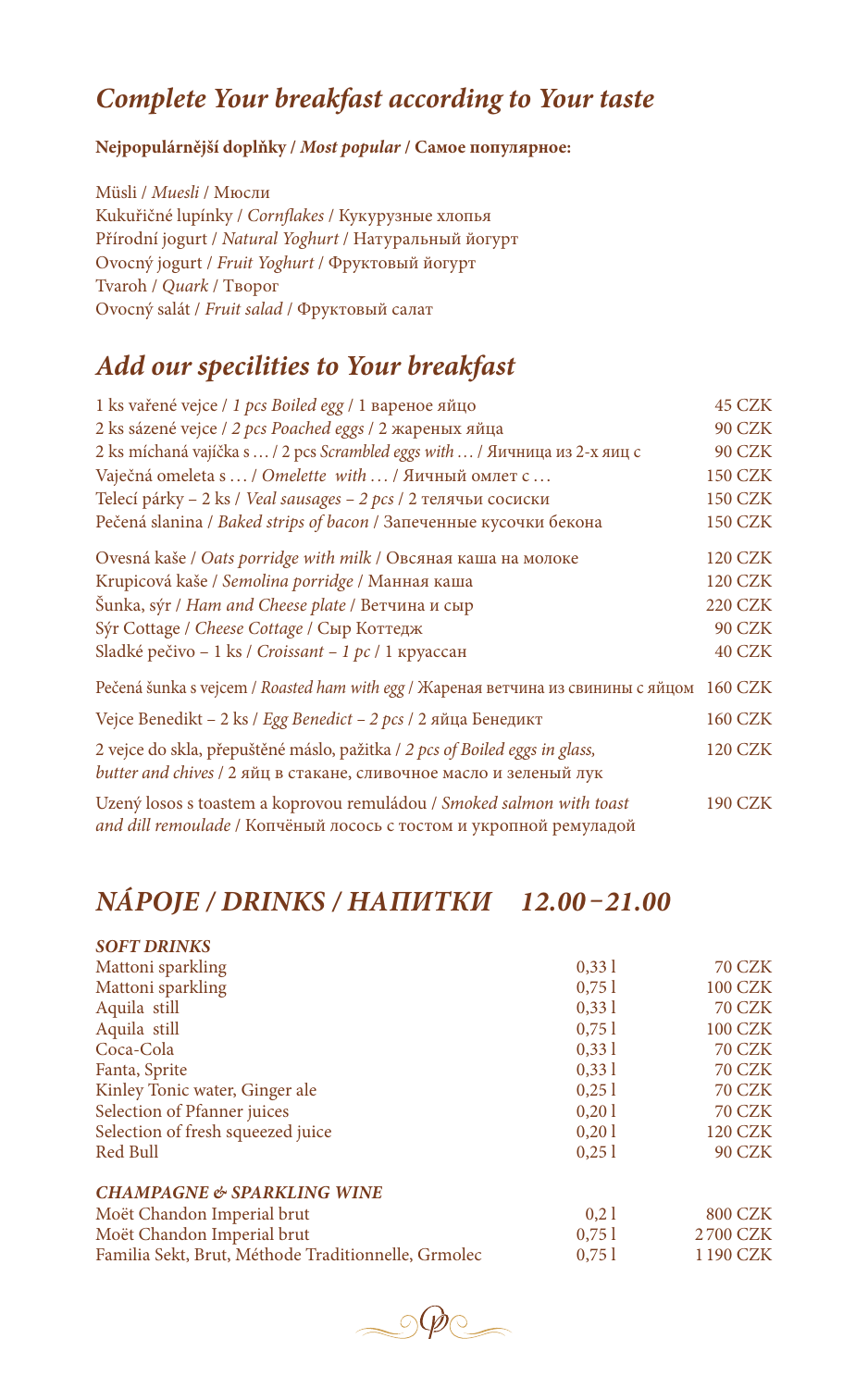| <b>WHITE WINE</b><br>Chardonnay, Vinařství Grmolec, Czech Republic                                            | 0,751          | 790 CZK                 |
|---------------------------------------------------------------------------------------------------------------|----------------|-------------------------|
| Pinot Grigio, DOC, Cantina Colterenzio, Alto Adige, Italy<br>Chablis Blanchot, Grand cru, Louis Jadot, France | 0,751<br>0,751 | 990 CZK<br>4500 CZK     |
| <b>RED WINE</b>                                                                                               |                |                         |
| Cuveé Rouge, Vinařství Grmolec, Czech Republic                                                                | 0,751          | 890 CZK                 |
| Grand Marrenon, AOC, Luberon, France                                                                          | 0,751          | 1190 CZK                |
| Barbera d'Alba DOC, Cordero di Montezemolo, Italy                                                             | 0,751          | 1590 CZK                |
| <b>SPIRITS</b>                                                                                                |                |                         |
| Vodka Beluga                                                                                                  | 4 cl           | <b>250 CZK</b>          |
| Gin Bombay Sapphire                                                                                           | 4 cl           | 100 CZK                 |
| Ron Zacapa Centenario XO Solera 23y                                                                           | 4 cl           | 250 CZK                 |
| Grappa                                                                                                        | 4 cl           | 180 CZK                 |
| <b>LOCAL SPIRITS</b>                                                                                          |                |                         |
| Becherovka                                                                                                    | 4 cl           | 90 CZK                  |
| Fernet stock                                                                                                  | 4 cl           | 90 CZK                  |
| Hruškovice baron Hildprandt (Pear brandy)                                                                     | 4 cl           | 150 CZK                 |
| Slivovice baron Hildprandt (Slivovitz)                                                                        | 4 cl           | 150 CZK                 |
| <b>LIQUEUR</b>                                                                                                |                |                         |
| Cointreau                                                                                                     | 4 cl           | <b>90 CZK</b>           |
| Malibu                                                                                                        | 4 cl           | 90 CZK                  |
| Bailey's                                                                                                      | 4 cl           | 90 CZK                  |
| WHISKY & WHISKEY                                                                                              |                |                         |
| Chivas Royal Salute 21 yo                                                                                     | 4 cl           | 490 CZK                 |
| Jameson Select Reserve                                                                                        | 4 cl           | <b>180 CZK</b>          |
| Tullamore Dew Special Reserve 12 yo                                                                           | 4 cl           | 180 CZK                 |
| <b>BOURBON &amp; TENNESSEE WHISKEY</b>                                                                        |                |                         |
| Jim Beam Signature Craft 12 yo                                                                                | 4 cl           | <b>190 CZK</b>          |
| Jack Daniel's Single Barrel                                                                                   | 4 cl           | 220 CZK                 |
| <b>COGNAC</b>                                                                                                 |                |                         |
| Martell V.S.O.P                                                                                               | 4 cl           | 240 CZK                 |
| Martell X.O.                                                                                                  | 2 cl           | 350 CZK                 |
| Rémy Martin Louis XIII.                                                                                       | 2 cl           | 3800 CZK                |
| <b>BRANDY</b>                                                                                                 |                |                         |
| Metaxa Private Reserve                                                                                        | 4 cl           | 250 CZK                 |
| <b>BOTTLED BEER</b>                                                                                           |                |                         |
| Pilsner Urquell                                                                                               | 0,331          | 70 CZK                  |
| Velkopopovický kozel (dark)                                                                                   | 0,501          | 70 CZK                  |
| Birell - non alcoholic                                                                                        | 0,331          | 70 CZK                  |
| <b>HOT DRINKS</b>                                                                                             |                |                         |
| Espresso                                                                                                      |                | 70 CZK                  |
| Caffe Latte macchiato                                                                                         |                | <b>90 CZK</b>           |
| Cappuccino<br>Espresso decaffeinated                                                                          |                | <b>90 CZK</b><br>70 CZK |
| Chocolate                                                                                                     |                | 70 CZK                  |
| Selection of Eilles Tea                                                                                       |                | 70 CZK                  |
|                                                                                                               |                |                         |

 $\circledcirc$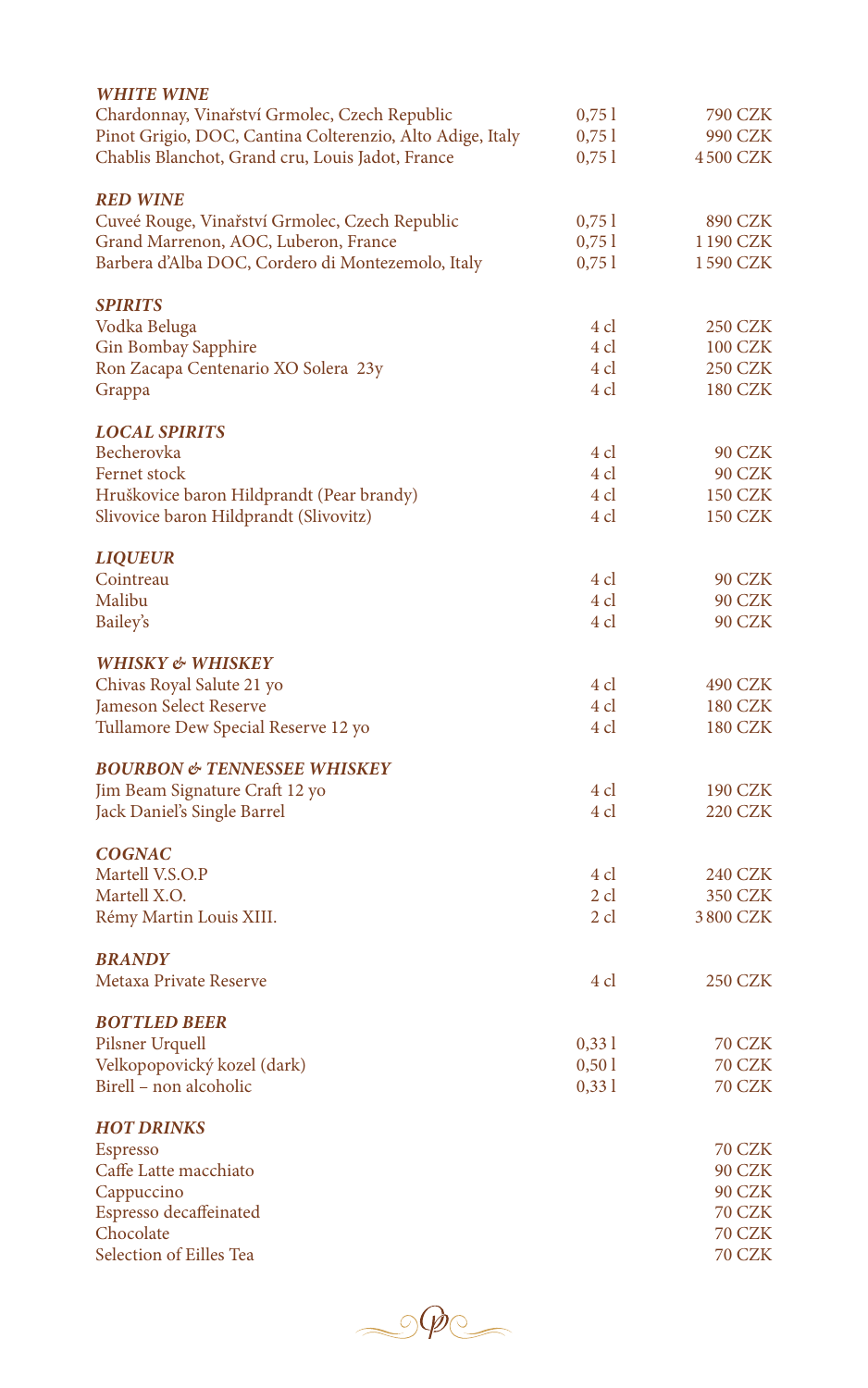# *DAILY MENU 12.00 –21.00*

Některé z níže nabízených jídel si můžete vychutnat na restauraci Amadeus nebo Lobby Baru Sebastian. *Some of the of offered meals below can you enjoyed at the restaurant Amadeus or at the Lobby Bar Sebastian.* Некоторые из приведенных ниже вариантов блюд можно заказать в ресторане Amadeus или в лобби-баре Sebastian.

| Ciabatta s uzeným lososem, okurkou a majonézou<br>Ciabatta with smoked salmon, cucumber and mayonnaise<br>Чиабатта с копченым лососем, огурцом и майонезом                                                                                      | 220 CZK        |
|-------------------------------------------------------------------------------------------------------------------------------------------------------------------------------------------------------------------------------------------------|----------------|
| Výběr mezinárodních salámů a sýrů s čerstvým pečivem<br>Selection of international salami and cheeses with fresh bread<br>Выбор салями и сыров со свежим хлебом                                                                                 | 240 CZK        |
| Salát Caesar s kuřecím masem, pancettou a krutonky<br>Caesar salad with chicken, pancetta and croutons<br>Салат Цезарь с курицей, панчеттой и крутонами                                                                                         | 290 CZK        |
| Kukuřičná polévka s kari, mascarpone a chilli olejem<br>Corn soup with curry, chilli oil and mascarpone<br>Кукурузный суп с карри, маскарпоне и чили маслом                                                                                     | 120 CZK        |
| Polévka dle denní nabídky<br>Soup to the daily offer<br>Суп дня                                                                                                                                                                                 | <b>120 CZK</b> |
| Čerstvá ryba dle denní nabídky, grilovaná zelenina a opečený brambor<br>Fresh fish according to daily offer, grilled vegetables, roasted potatoes<br>Свежая рыба в соответствии с ежедневным предложением,<br>овощи на гриле, жареный картофель | <b>450 CZK</b> |
| Vídeňský telecí řízek, lehký bramborový salát<br>Fried veal schnitzel, light potato salad<br>Венский шницель из телятины, картофельный салат                                                                                                    | 440 CZK        |
| Domácí pancakes, jogurt, javorový sirup a ovoce<br>Pancakes with yoghurt, maple syrup, fruit<br>Блины, йогурт, кленовый сироп, фрукты                                                                                                           | <b>160 CZK</b> |

# *NIGHT MENU 21.00 –7.30*

| Polévka dle denní nabídky<br>Soup according to the daily offer<br>Суп дня                                                                                                         | <b>120 CZK</b> |
|-----------------------------------------------------------------------------------------------------------------------------------------------------------------------------------|----------------|
| Výběr mezinárodních salámů a sýrů s čerstvým pečivem<br>Selection of international salami and cheeses with fresh bread<br>Выбор салями и сыров со свежим хлебом                   | 240 CZK        |
| Ciabatta s uzeným lososem, okurkou a majonézou<br>Ciabatta with smoked salmon, cucumber and mayonnaise<br>Чиабатта с копченым лососем, огурцом и майонезом                        | 220 CZK        |
| Ciabatta s variací sýrů, salátů a zeleniny<br>Homemade ciabatta with a variety of cheeses, salads and vegetables<br>Домашняя чиабатта с различными видами сыра, салатом и овощами | <b>190 CZK</b> |
| Zapečené panini s drůbeží šunkou, sýrem, rajčetem a rukolou<br>Baked panini with poultry ham, cheese, tomato and rucola<br>Панини с куриной ветчиной, сыром, томатом и руколой    | <b>240 CZK</b> |

Vážení hosté, alergeny obsažené v jídle Vám sdělí obsluha na vyžádání. *Dear guests, waiter will inform you about contained allergens in food on a request.*

Уважаемые гости, информацию об аллергенах содержащихся в продуктах возможно получить по запросу у персонала.

 $\circledcirc$